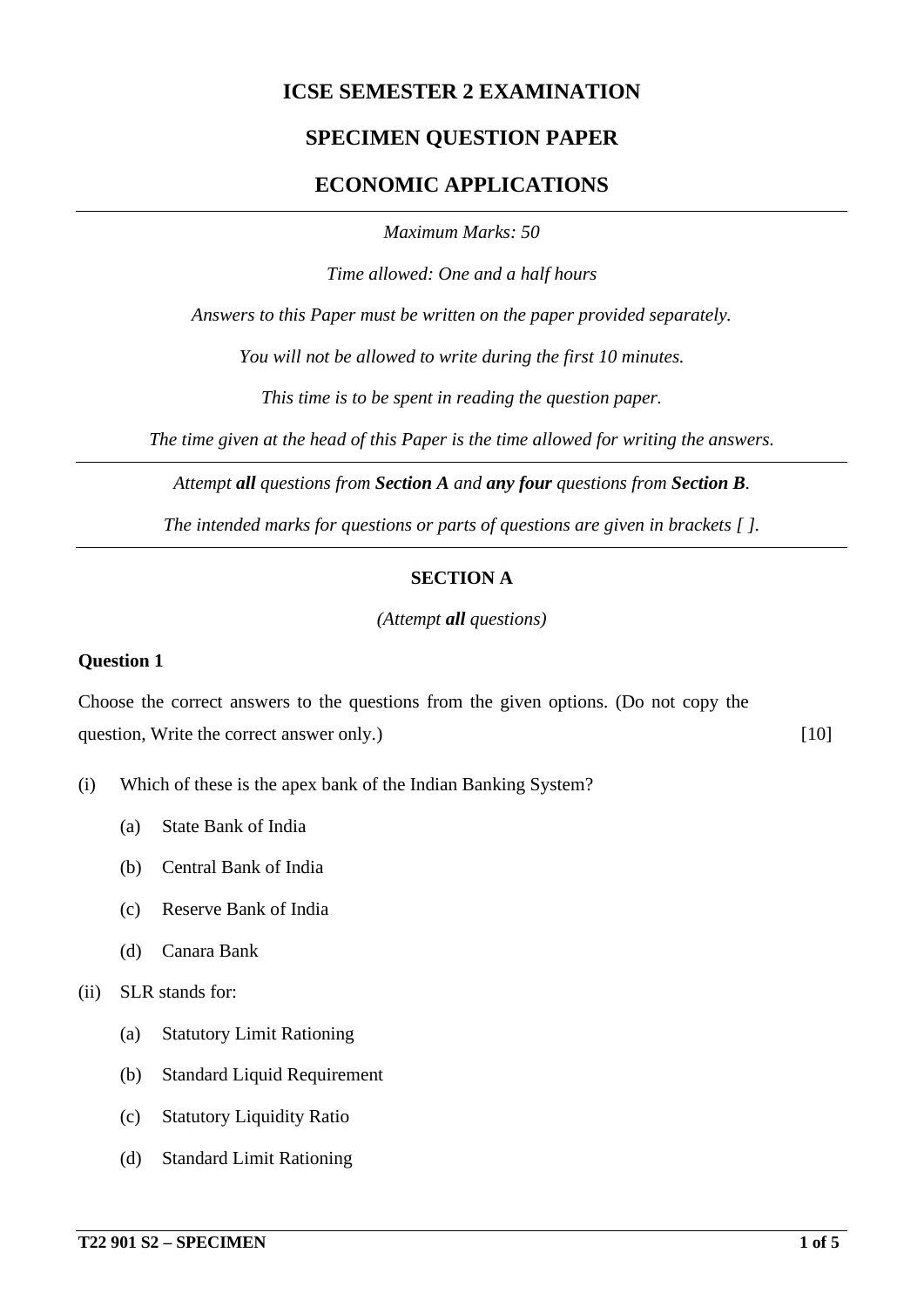(a) Nationalisation

*\_\_\_\_\_\_\_\_\_\_\_\_.*

- (b) Liberalisation
- (c) Globalisation
- (d) Privatisation
- (iv) Which of these is generally a short term loan?
	- (a) Cash credit
	- (b) Home loans
	- (c) Overdraft
	- (d) Car loans
- (v) Which of the following is a selective/qualitative method of credit control:
	- (a) Bank Rate
	- (b) Cash Credit Ratio
	- (c) Open Market Operations
	- (d) Moralsuasion
- (vi) Identify the type of taxation shown in the figure below:



- (a) Progressive taxation
- (b) Regressive taxation
- (c) Proportional taxation
- (d) Degressive taxation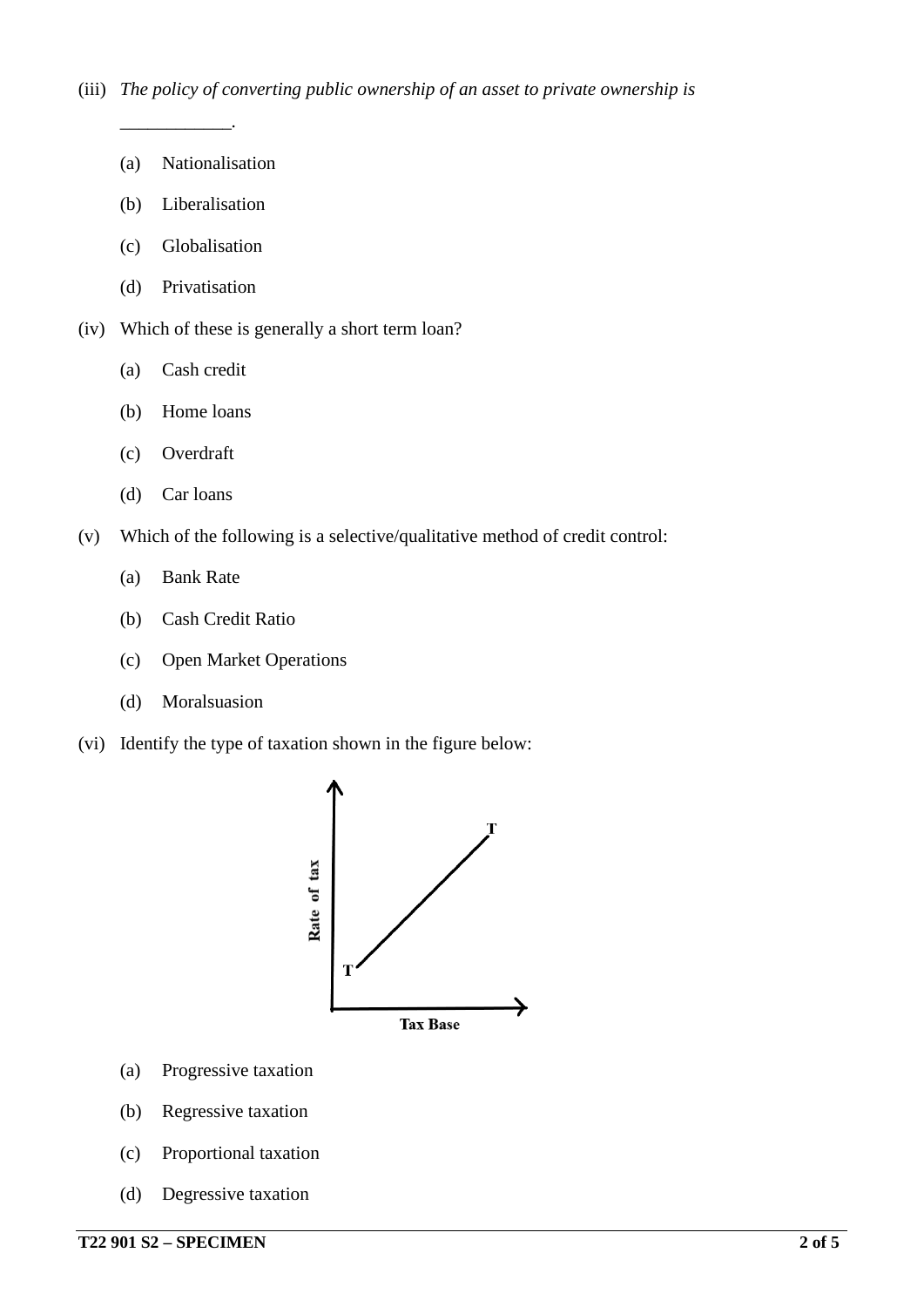(vii) Study the relationship in the first pair of words and complete the second pair:

Creeping inflation : 2% to 3%

Running inflation :

- (a) 8% to 9%
- (b) 8% to 20%
- (c) 3. 3% to 8%
- (d) 20% to 40%

(viii) Study the relationship in the first pair of words and complete the second pair:

Income tax : Direct tax

\_\_\_\_\_\_\_\_\_\_\_\_\_ : Indirect tax

- (a) Property tax
- (b) Entertainment tax
- (c) House tax
- (d) Road tax
- (ix) Which of the following does not belong to the group?
	- (a) Accepting deposits
	- (b) Giving loans
	- (c) Controlling credit
	- (d) Creating credit
- (x) *A compulsory payment by the citizens of the country to the government without any expectation of corresponding benefits for such payments.* This defines:
	- (a) Tax
	- (b) Subsidy
	- (c) Discount
	- (d) Concession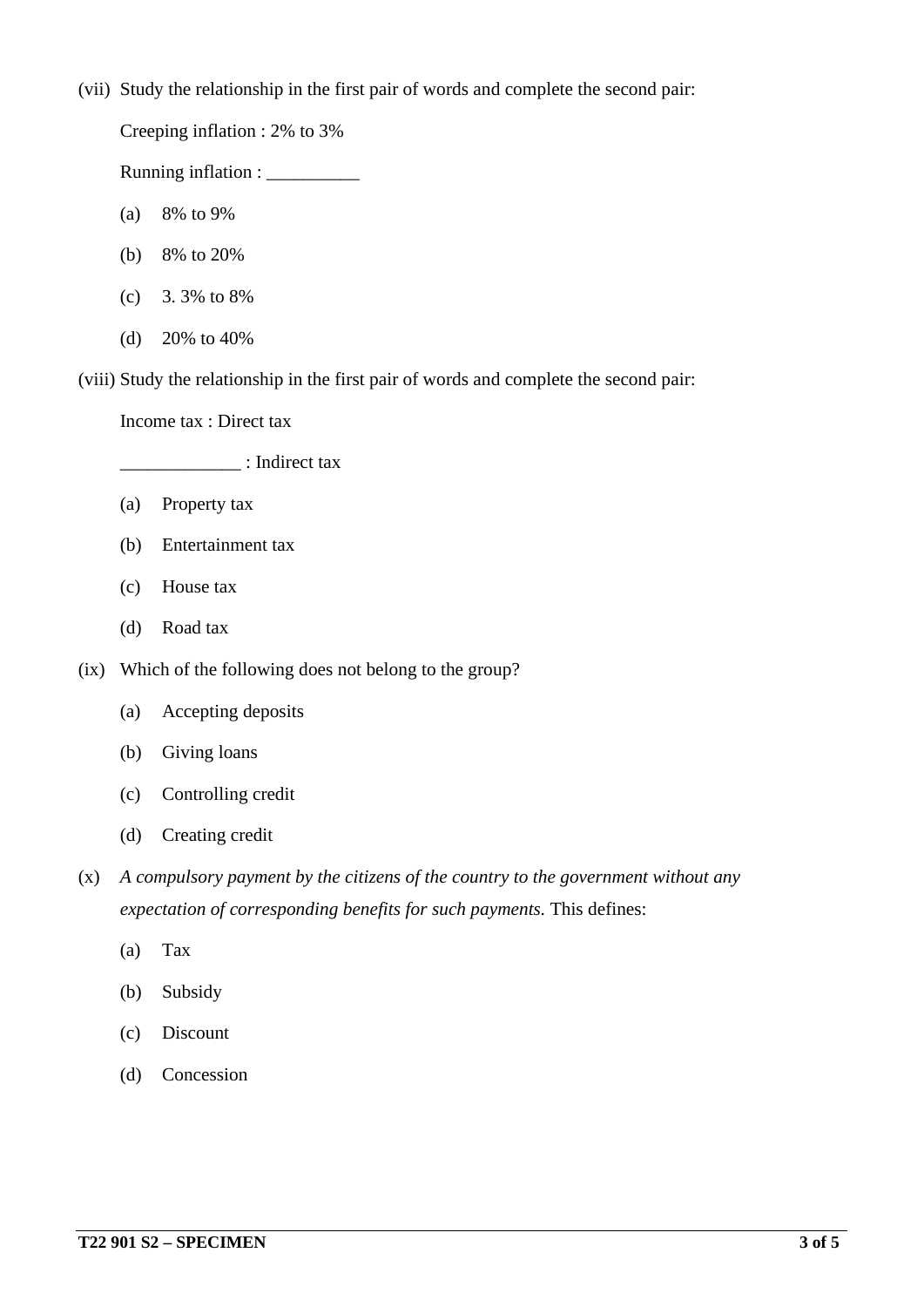#### **SECTION B**

*(Attempt any four questions from this Section.)*

# **Question 2**

| (i)  | Define money.                                                  | $\lceil 2 \rceil$ |
|------|----------------------------------------------------------------|-------------------|
| (ii) | State two advantages of a bank account.                        | $\lceil 2 \rceil$ |
|      | (iii) Mention any three demerits of Public Sector Enterprises. | $\lceil 3 \rceil$ |
| (iv) | What are direct taxes? State two merits of direct taxes.       |                   |

# **Question 3**

| (i)  | What is Privatization?                                                               |                   |
|------|--------------------------------------------------------------------------------------|-------------------|
| (ii) | Differentiate between <i>progressive taxation</i> and <i>proportional taxation</i> . | $\lceil 2 \rceil$ |
|      | (iii) Briefly explain how Cash Reserve Ratio can be used to control credit.          | $\lceil 3 \rceil$ |
|      | (iv) Explain how money acts as a <i>measure of value</i> .                           | $\lceil 3 \rceil$ |

# **Question 4**

|      | (i) Name two instruments of Fiscal Policy.                              | $\lceil 2 \rceil$ |
|------|-------------------------------------------------------------------------|-------------------|
| (ii) | Explain why the purchasing power of money falls when price level rises. | $\lceil 2 \rceil$ |
|      | (iii) State three reasons why privatization is not always desirable.    | $\lceil 3 \rceil$ |
| (iv) | What are Commercial banks? Name one commercial bank in India.           | $\lceil 3 \rceil$ |

# **Question 5**

| (i)   | Give one difference between qualitative and quantitative credit control.                    |     |
|-------|---------------------------------------------------------------------------------------------|-----|
| (ii)  | What is <i>galloping inflation</i> ?                                                        |     |
| (iii) | State three differences between a Commercial bank and a Central bank.                       | [3] |
| (iv)  | What type of tax is <i>Goods and Services Tax</i> ? State two features of this type of tax. |     |